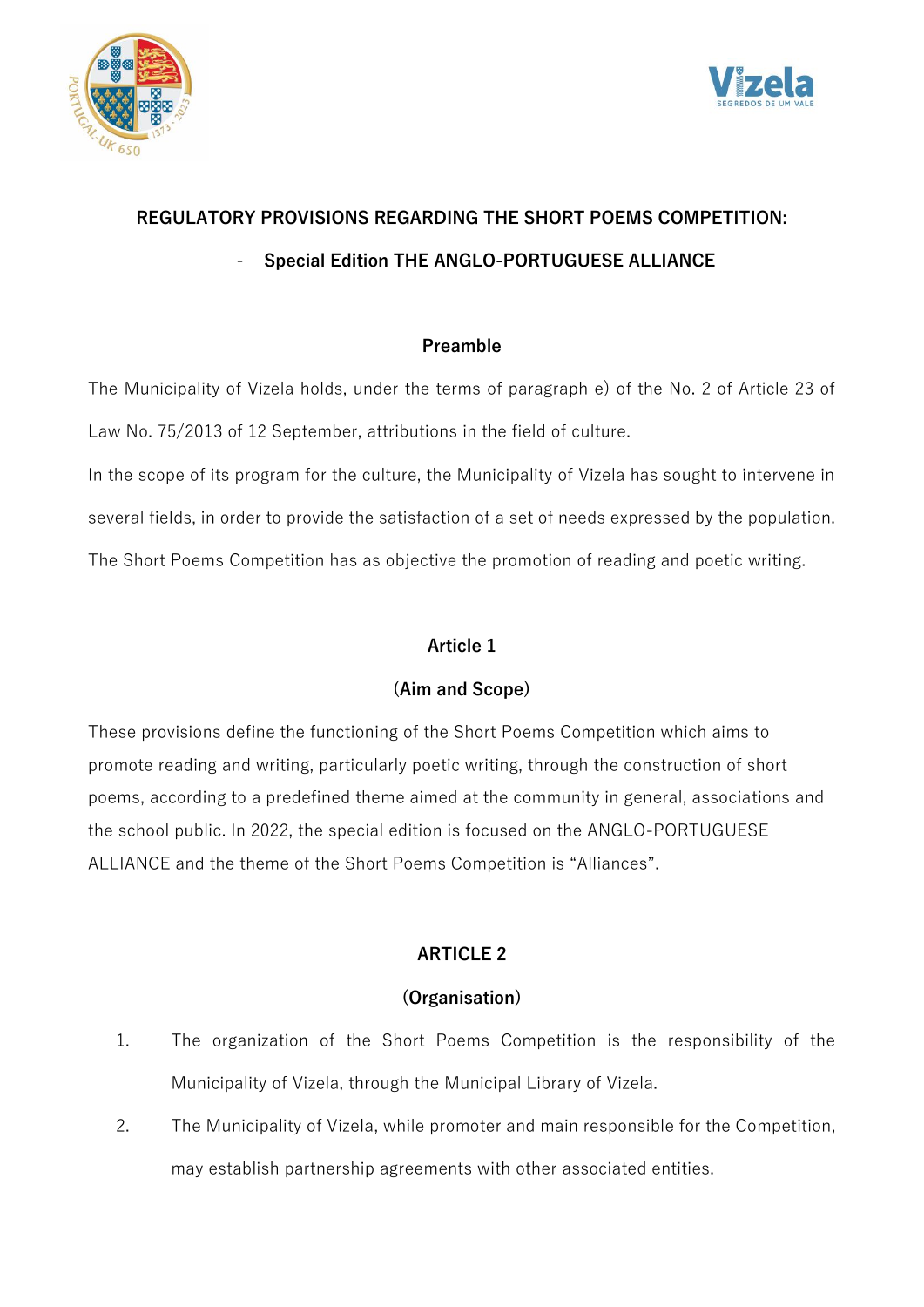



#### **ARTICLE 3**

#### **(Participation Criteria)**

- 1. Collective or individual projects may be submitted to the Short Poems Competition.
- 2. The theme of the competition is defined annually and duly publicized by the Municipality of Vizela.
- 3. The competing poems must not exceed 140 characters, under penalty of exclusion.
- 4. The poems in competition will be divided into three categories
	- a) Infant up to twelve years old
	- b) Youth from 12 to 18 years old
	- c) Adult over 18 years old

#### **ARTICLE 4**

#### **(Conditions for Participating)**

Upon delivery of the poems, the contestants authorise, their use by the Municipality of Vizela and by Portugal-UK 650 for further dissemination in the communication channels of the Municipality and Portugal-UK 650.

#### **ARTICLE 5**

#### **(Entry and Delivery of Poems)**

- 1. The period of registration and delivery of the poems of the Short Poems Competition is announced annually by the Municipality of Vizela, through their own means of communication.
- 2. Interested parties wishing to participate in the Short Poems Competition may post their poems on the Facebook page of the Short Poems Competition at https://www.facebook.com/curtaspoeticas or send them via email to bmvizela@cmvizela.pt, by the announced deadline, indicating name and category.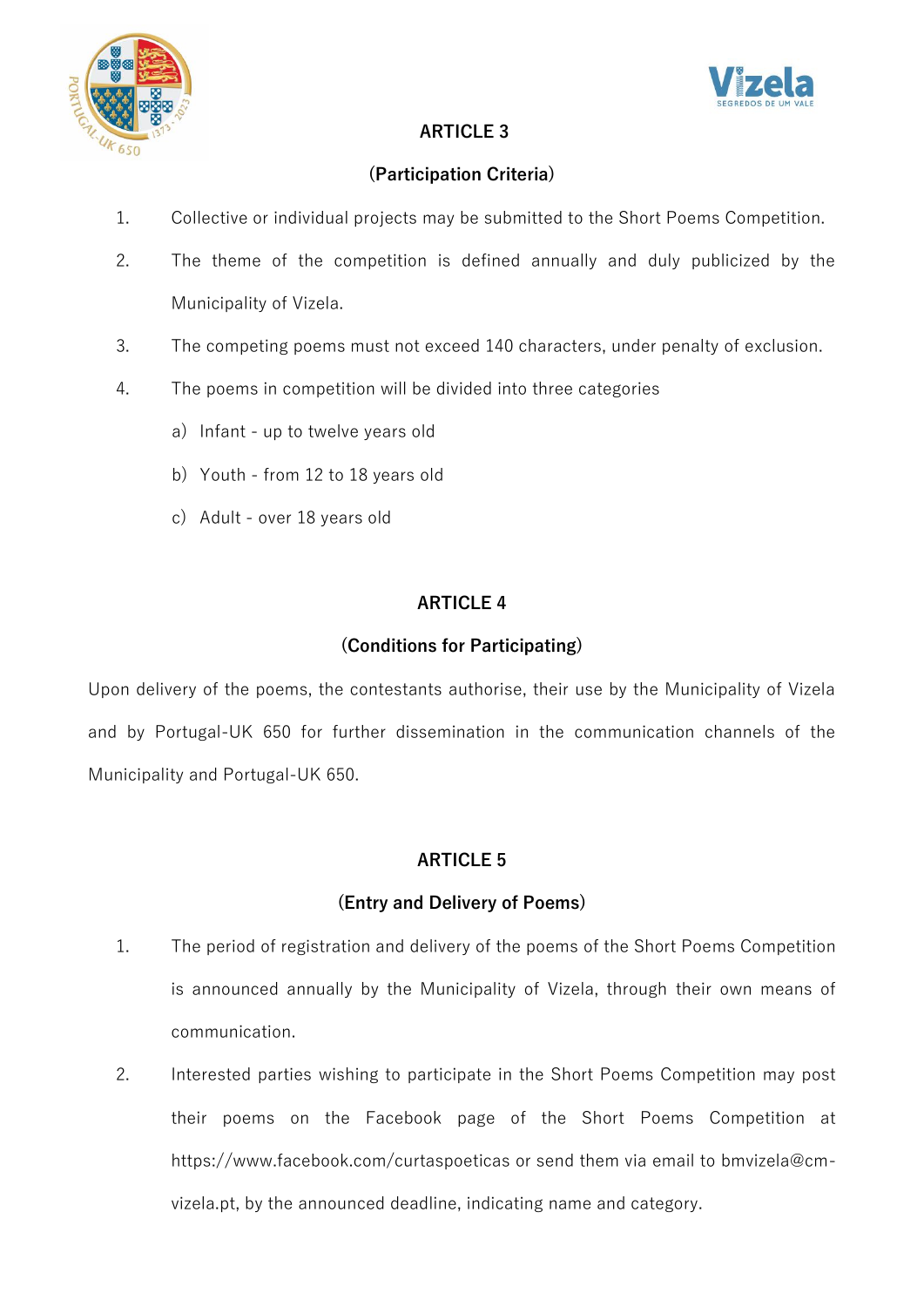



### **ARTICLE 6**

#### **J(uri)**

The Jury that will evaluate the poems presented to the contest is composed of five elements, namely:

- a) A representative of the Municipality;
- b) A representative of the Vizela School Grouping;
- c) A representative of the Infias School Grouping;
- d) Two personalities with competence in the area.

# **ARTIGO 7.º**

### **(Evaluation Criteria)**

The evaluation criteria to be used by the Jury of the Short Poems Competition are the following:

- a) Appropriateness to the theme;
- b) Creativity and originality;
- c) Linguistic correctness.

#### **ARTICLE 8**

#### **Poem Selection**

- 1. Of all the poems in competition, the Jury will select the first three in each category, through the application of the evaluation criteria.
- 2. The jury will also select the poems to be included in a book to be published. The participants whose poems are selected for the book will be informed via social networks or email, depending on the form of participation adopted.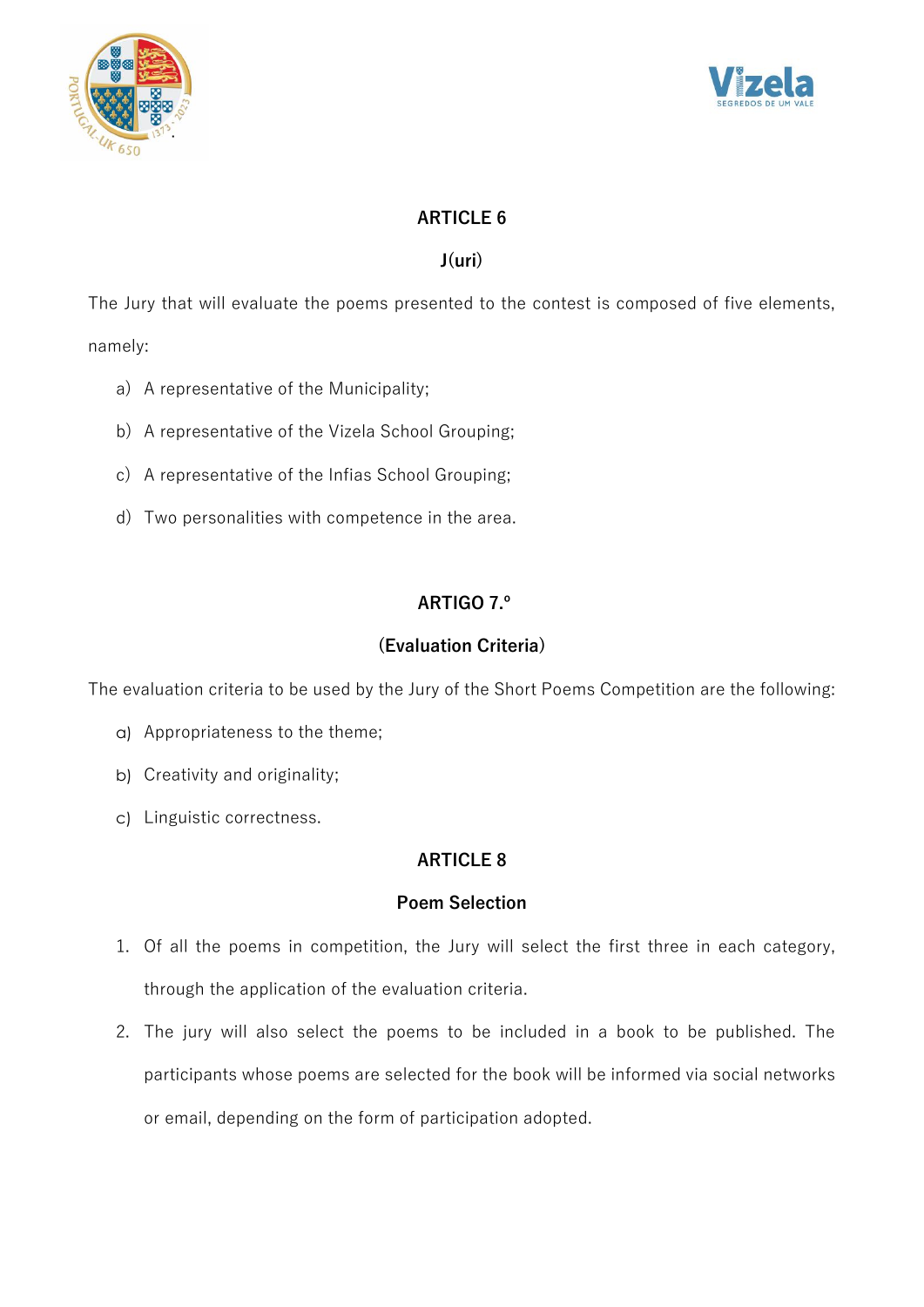



# **ARTICLE 9**

# **(Dissemination of Poems**)

- 1. The competing poems may be published on the Facebook page of the Municipality of Vizela.
- 2. Subsequently, on a date to be announced, a book may also be published with poems selected under the Short Poems Competition.

# **ARTICLE 10**

# **(Prizes)**

- 1. Prizes will be awarded to the 3 best poems in each of the categories.
- 2. In the children's category up to 12 years old, books will be given to the first three winners.
- 3. In the youth category, from 12 to 18 years old, the first three classified will receive the following prizes
	- a) 1st place voucher worth  $\epsilon$  60.00 (sixty euros);
	- b) 2nd place voucher worth  $\epsilon$  40.00 (forty euros);
	- c) 3rd place voucher worth  $\epsilon$  20.00 (twenty euros).
- 4. In the adult category, over 18 years old, the first three places will receive the following prizes
	- a) 1st place shopping voucher worth  $\epsilon$  100.00 (one hundred euros);
	- b) 2nd place voucher worth  $\epsilon$  50.00 (fifty euros);
	- c) 3rd place voucher worth  $\epsilon$  25.00 (twenty-five euros).
- 5. The attribution of the prizes is the responsibility of the Municipality of Vizela and may eventually be shared with the municipality's partners.
- 6. The announcement of the winners and the attribution of prizes will take place in a